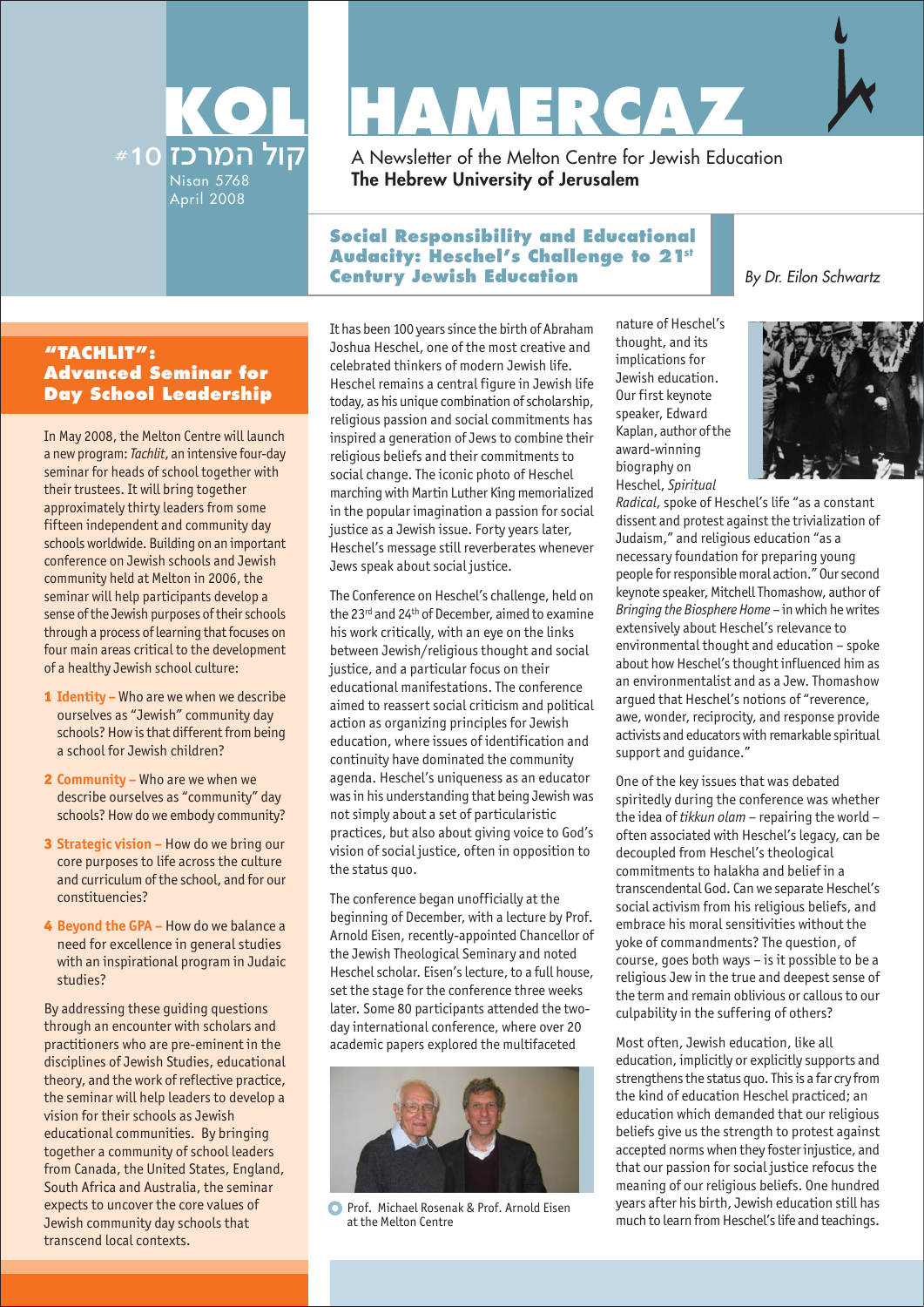

## **Prof. Martha Nussbaum at the Melton Centre: The Seymour Fox Memorial Lecture**

Prof. Martha Nussbaum, the Ernst Freund Distinguished Service Professor of Law and Ethics at the University of Chicago, delivered the Seymour Fox Memorial Lecture in December 2007, speaking on "Humanistic Education and Global Justice" to an audience of over 200 people.

Prof. Nussbaum's lecture was the first in a series of biennial lectures planned by the Melton Centre in honor Prof. Seymour (Shlomo) Fox z"l. A student of Joseph Schwab at the University of Chicago, Seymour Fox moved to Israel in 1966 and for 15 years, from 1968 to 1982, served as Head of the Hebrew University's School of Education. In that capacity and in partnership with the Institute for Contemporary Jewry, he established the Melton Centre for Jewish Education, one of a slew of institutions and initiatives within the School of Education, and later outside of it, that he established and supported.

The evening in Seymour Fox's memory, chaired by Prof. Marc Hirshman, included greetings from Prof. Menachem Magidor, President of the Hebrew University, who spoke of Prof. Fox's contribution to the Hebrew University, to the education system in Israel, and to Jewish education worldwide. Prof. Michael Rosenak spoke of his personal and professional recollections of Seymour Fox, and Mr. David Fox spoke on behalf of the Fox family. The evening ended with the announcement by Melton Centre Director, Dr. Howard Deitcher, of the recipients of the Centre's Seymour Fox Memorial Scholarships – scholarships made available by the Melton Centre's International Advisory Board. A video recording of the evening is available on the Melton Centre's website at **http://melton.huji.ac.il**.

## **International "Israel Education" Consultation**

Understanding the meaning of Israel in contemporary Jewish life is surely one of the greatest challenges facing the Jewish people in the world today. Jewish educators around the world are – in varying ways and to different degrees – becoming aware of the centrality of Israel to contemporary Jewish life and thought. The question of how this complex theme should be dealt with in Jewish education is one that has not been adequately addressed. While a great deal of energy, time and money is invested on Israel education, bringing students on trips to Israel etc., the field lacks a clear sense of purpose and a rich body of theoretical grounding.

In an attempt to meet this challenge, the Melton Centre for Jewish Education, in conjunction with the 'MAKOM– Israel Engagement Network' of the Jewish Agency for Israel, established a forum of scholars, thinkers and educators who met in Jerusalem for two full days in January 2008, to present and discuss a series of initial statements about Israel Education. In attempting to delineate the boundaries of an academic field of "Israel Education", papers were submitted in three major tracks.

The first included papers in **Israel Education Studies**. These addressed A) **practices in Israel Education** in a wide variety of educational settings, formal and informal (e.g., teaching of Israel in schools, university level Israel Studies courses, informal activities in schools, camps, community events, adult education, synagogues); B) **attitudes to Israel** and its contemporary meaning fostered by educators, teachers, lay leaders, youth, graduates and participants in Israel trips (such as Birthright, March of the Living, youth movement and Israel Experience programs), amongst Jews of different denominations, in the media etc. Lisa Grant of HUC New York presented a keynote address that dealt with the reactions of American Jewish youth to Israel in Jewish education. Similarly, Alex Sinclair of the Shalom Hartman Institute and Ezra Kopelowitz presented sociological studies of attitudes to Israel at summer camps in North America in small discussion groups that allowed for maximum group interaction and discussion.

Papers in the **Philosophy of Israel Education** addressed A) **conceptualizations of Israel's meaning** as expressed in classical and modern texts and sources, in literature, art, music, halakha, ideological and philosophical writings; B) **methods of interpreting Jewish civilization and culture** that are informed by contemporary Jewish experiences and concerns with matters such as political sovereignty, the establishment of Jewish public space, territorial conflict, religious and national conflict, geographical

#### *By Dr. Alick Isaacs*

relocation, environmental responsibility, Israel and Diaspora, Hebrew language, ownership of sacred space, contemporary (religious) Zionism, Nationalism, Messianism etc. Avinoam Rosenak of the Hebrew University presented a paper on the implications of Rav Kook's thought for contemporary Israel education. Alick Isaacs explored the implications for Jewish education of Israel's experience with war, and Jon Glaser and Yehuda Bar Shalom of the David Yellin College explored paradigms for thinking about Israel's meaning in contemporary Jewish life based upon the ideas of Emmanuel Levinas. Michael Brown of York University, Toronto, shared his experiences in a long career of teaching about Israel through the prism of modern Hebrew literature and assessed the educational advantages of this literary approach, while Jonny Ariel of JAFI, in a keynote address, considered what it means to go back to the basic principles that lie behind the stories and narratives of contemporary Israel in education, moving (as he put it) from the milk and the honey back to the cows and the bees.

Finally, papers in **Israel Education Design** addressed or proposed A) **curricular models and taxonomies** for implementing theories and philosophies of Israel Education in practical educational settings; B) **an evaluation of the boundaries of the field** vis-á-vis Bible education, Jewish History, and Israel Advocacy as well as proposing theoretical meanings and purposes for the practice of Israel education and their attendant educational practices (e.g., the encouragement of aliya, affiliation with Jewish peoplehood, the teaching of citizenship, Jewish environmental awareness, etc.). Marc Silverman of the Melton Centre proposed a variety of models that might be used to consistently translate competing theories of Israel's meaning into different practices of Israel Education. Alex Pomson, also of the Melton Centre, described his experiences (along with Alick Isaacs) working with the implementation of theory in the practice of Israel-focused curriculum writing with teachers across Australia.

In addition to the paper-presenting members of the group (who came from Israel, Canada, the US and Australia), the consultation was attended by representatives of Melton's Senior Educators Program, the AviChai foundation, the Jewish Agency and the Hebrew University who came to participate in roundtable discussions. In the coming months, the final versions of the papers presented will be made available on the websites of MAKOM and the Melton Centre, along with a call for papers that will announce the first international conference in Israel Education to be held in 2009.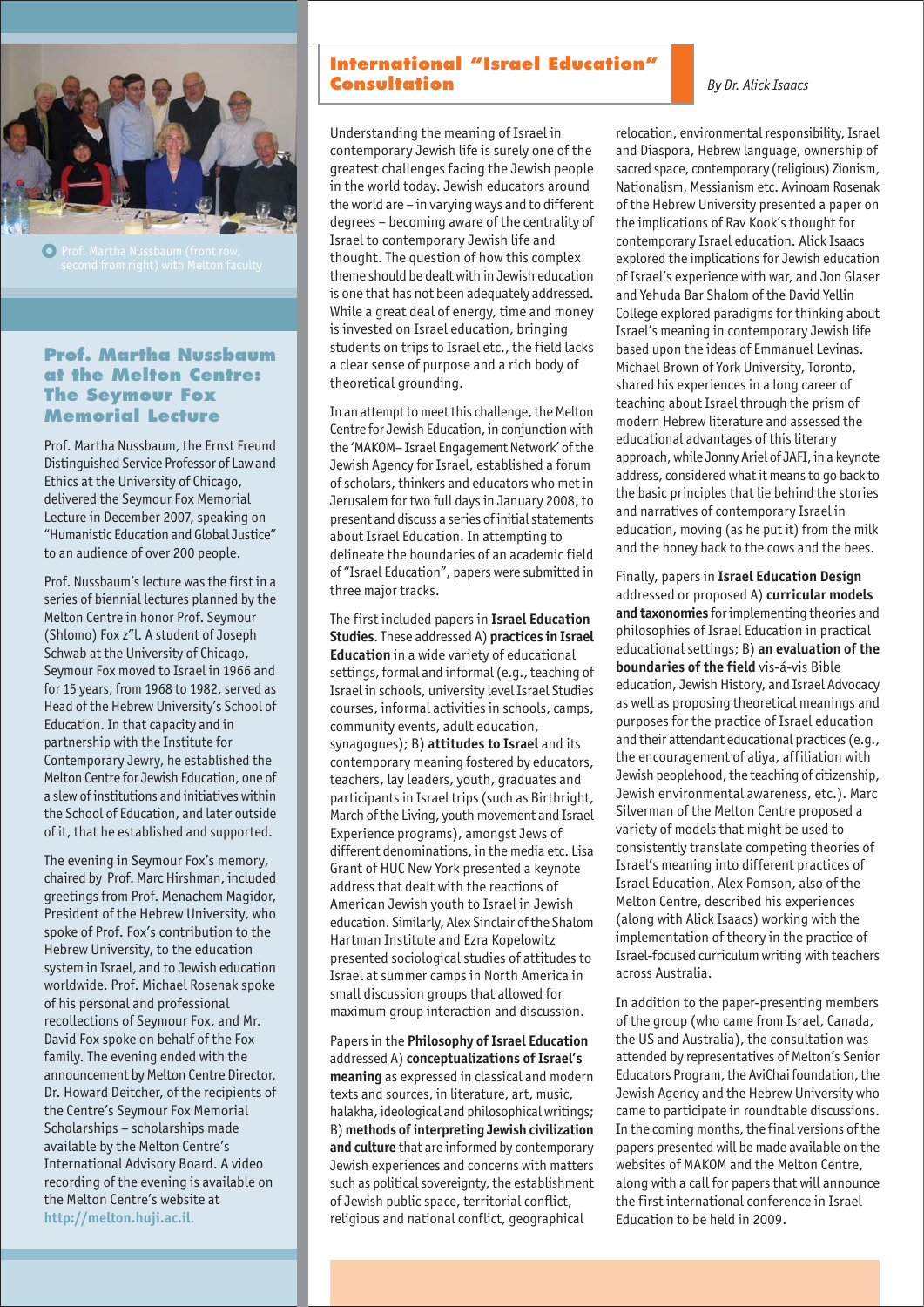It is hard to say when exactly the academic year started. Senior faculty were on strike for almost three months, but others taught according to the regular academic calendar. By the end of January, all teachers were happily teaching, some starting their first semester, others close to the end of it. Upon resumption of classes, the University authorities have made great efforts to redesign the academic calendar, not an easy task.

For us at the Melton Centre, this is a very busy year. We have a record number of new students in our MA program, especially due to two new partnerships between the Melton Centre and other institutions.

For students of Hebrew Union College – Jewish Institute of Religion, the Melton Centre is now offering a course of graduate study that addresses the thirst for alternative expressions of Israeli Jewish identity, no longer dictated by the traditional categories of Religious and Secular, but open to a wide range of religious and cultural approaches. This MA program with a focus on Pluralistic Jewish Education, is designed to attract principals, senior teachers and educational administrators at the forefront of efforts to develop pluralistic Jewish education in Israel. Seventeen students selected according to stringent criteria are participating in the program. Institutions such as the Leo Baeck Education Center in Haifa have also decided to promote this program as a significant in-service training opportunity for their emerging educational leadership. In order to allow participants from around the country to participate, the program takes place on one (very intensive) day a week over two academic years, and will include a summer course and intensive seminars devoted to the theme of Leadership and Vision. The program will also include two weekend retreats, in which the interface

between the sacred and the mundane will be considered as it relates to the educational practice and process. Participants in the program will receive an MA in Jewish Education from the Hebrew University, and a Certificate in Pluralistic Jewish Education from the Hebrew Union College – Jewish Institute of Religion.

We have opened a second program for a group of 12 women from the Sadie Rennert Women's Institute for Torah Studies [Matan] in Jerusalem. Over the course of 2 years, these women will complete an MA in Jewish Education with a focus on Bible Instruction, that imparts the pedagogic and didactic expertise and academic research skills needed for teaching Bible in schools. As a result of these new programs, the number of incoming students has almost tripled in this academic year.

Not only has the number of MA students increased, but this year we have accepted 10 new doctoral and pre-doctoral students. Four students have recently completed their doctoral dissertations, and will receive their degrees in the upcoming ceremony. Keri Warshawsky has explored the cultural identity of Messianic Jews in her work entitled "Returning to their own borders: A social anthropological study of contemporary Messianic Jewish identity in Israel", using an ethnographic methodology. Also employing a qualitative methodological approach, Katka Reszke completed her dissertation on "Narrating identity: Young Jewish adults in contemporary Poland". Ruth Walfish has completed her dissertation on "Teaching Biblical Miracle Stories in Israeli State Religious Schools" and Minna Wolf has written her dissertation on "Negotiating the Boundary: Exploring Identities during Israel Experience Mifgashim".

#### **Teaching Israel through Popular Israeli Songs**

*By Dr. Marc Silverman*

What do Lev from Estonia, Mika from Armenia, Kira from White Russia, Yevgeniya from the Ukraine, Vitali from Russia, Miri from Israel, Guili and Alejandra from Argentina, Karin from Uruguay, Ittay from Australia, Ruby from England, Helise from Poland, Ilyse and Loren from the USA, and Jonathan from Canada have in common? A good deal!

First, they all are training to become or are already trained and are enriching themselves as 'senior' Jewish educators – Jewish educators engaged in central Jewish educational leadership roles in their respective countries and communities within them. Second, they are all presently undergoing this training and enrichment at the Melton Centre for Jewish Education in three different professional development frameworks: The Senior Educators Program; The Program for Senior Educators from the Former Soviet Union; and the 'Melamdim' program for educators from Argentina. Third, in a world undergoing globalization, where cultural boundaries are fluid and open and people are free to make their own cultural choices, they all are called upon to devise compelling responses to these penultimate existential-cultural questions: What should the Jewish people be like in the world of the 21st century? How should its culture(s) be constructed and what role should these cultures play in this world? What educational contents, instruments and processes are needed to foster and advance these cultures? And fourth, because of the similarity of the questions they face on the one hand, and the differences in the political-social contexts in which they address them on the other, all these Jewish educators can experience kinship and conduct fruitful dialogues with each other and can learn and grow from each other.

Inspired by this recognition and determined to convert it into a reality, the Melton Centre held an evening this past month which created a rich and exciting opportunity for the participants in these three frameworks to become acquainted with each other – through studying, learning and conversing together. The program focused on one of the decisive questions currently facing Jews worldwide – the meaning and place of Israel in Diaspora Jewish culture and education today.

The program was constructed around a short power-point presentation and lecture on the possible use(s) of present-day popular Israeli songs as an educational tool in the teaching of Israel. To discuss the issues raised, the 45 educators were divided into 5 small groups comprising participants from each of the three programs. The entire program was conducted in Hebrew, with pre-appointed moderators and Hebrew-Russian translators assigned to each group.

The climate, substance and 'syntax' of the evening were truly inspiring, and we plan to increase the number and frequency of such combined programs in the future.



Participants in Melton's 3 current Senior Educators Programs